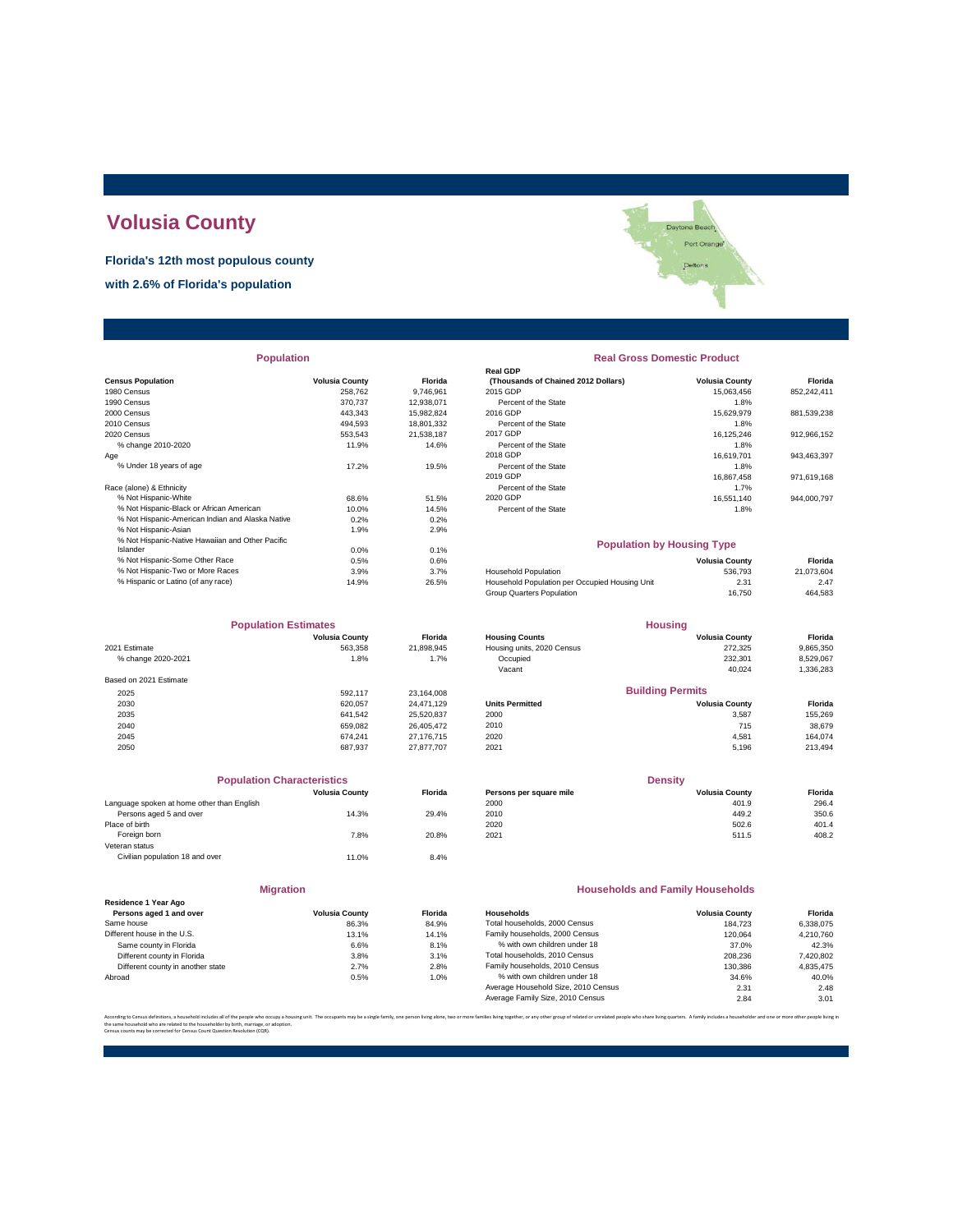## **Volusia County**

|                                                                              |                       |                         | <b>Employment and Labor Force</b>                                  |                               |                      |
|------------------------------------------------------------------------------|-----------------------|-------------------------|--------------------------------------------------------------------|-------------------------------|----------------------|
| <b>Establishments</b>                                                        |                       |                         | <b>Establishments</b>                                              |                               |                      |
| 2020                                                                         | <b>Volusia County</b> | Florida                 | % of All Industries, 2020                                          | <b>Volusia County</b>         | Florida              |
| All industries                                                               | 15,572                | 763.854                 | All industries                                                     | 15,572                        | 763,854              |
| Natural Resource & Mining<br>Construction                                    | 127<br>2,043          | 5,514<br>77,720         | Natural Resource & Mining<br>Construction                          | 0.8%<br>13.1%                 | 0.7%<br>10.2%        |
| Manufacturing                                                                | 476                   | 21,822                  | Manufacturing                                                      | 3.1%                          | 2.9%                 |
| Trade, Transportation and Utilities                                          | 2,913                 | 145,853                 | Trade, Transportation and Utilities                                | 18.7%                         | 19.1%                |
| Information                                                                  | 177                   | 13,437                  | Information                                                        | 1.1%                          | 1.8%                 |
| <b>Financial Activities</b>                                                  | 1,582                 | 83,911                  | <b>Financial Activities</b>                                        | 10.2%                         | 11.0%                |
| Professional & Business Services                                             | 3,256                 | 187,348                 | Professional & Business Services                                   | 20.9%                         | 24.5%                |
| Education & Health Services<br>Leisure and Hospitality                       | 1,844<br>1,552        | 87,764                  | Education & Health Services<br>Leisure and Hospitality             | 11.8%                         | 11.5%<br>8.0%        |
| Other Services                                                               | 1,267                 | 61,008<br>56,385        | <b>Other Services</b>                                              | 10.0%<br>8.1%                 | 7.4%                 |
| Government                                                                   | 127                   | 5,895                   | Government                                                         | 0.8%                          | 0.8%                 |
|                                                                              |                       |                         |                                                                    |                               |                      |
| <b>Average Annual Employment</b>                                             |                       |                         | <b>Average Annual Wage</b>                                         |                               |                      |
| % of All Industries, 2020                                                    | <b>Volusia County</b> | Florida                 | 2020                                                               | <b>Volusia County</b>         | Florida              |
| All industries<br>Natural Resource & Mining                                  | 167.084               | 8,453,489               | All industries<br>Natural Resource & Mining                        | \$44,395                      | \$55,840             |
| Construction                                                                 | 7.0%<br>5.9%          | 0.8%<br>6.7%            | Construction                                                       | \$48,334<br>\$59,618          | \$37,710<br>\$55,840 |
| Manufacturing                                                                | 19.4%                 | 4.5%                    | Manufacturing                                                      | \$36,487                      | \$66,738             |
| Trade, Transportation and Utilities                                          | 0.8%                  | 20.6%                   | Trade, Transportation and Utilities                                | \$57,437                      | \$49,342             |
| Information                                                                  | 4.6%                  | 1.5%                    | Information                                                        | \$60,239                      | \$93,360             |
| <b>Financial Activities</b>                                                  | 10.9%                 | 6.9%                    | <b>Financial Activities</b>                                        | \$52,210                      | \$84,295             |
| Professional & Business Services                                             | 20.9%                 | 16.1%                   | Professional & Business Services                                   | \$51,999                      | \$68,218             |
| Education & Health Services                                                  | 14.2%                 | 15.3%                   | Education & Health Services                                        | \$22,285                      | \$55,099             |
| Leisure and Hospitality                                                      | 3.2%                  | 11.9%                   | Leisure and Hospitality                                            | \$36,697                      | \$27,694             |
| <b>Other Services</b><br>Government                                          | 0.1%<br>12.2%         | 3.0%                    | Other Services<br>Government                                       | \$35,891                      | \$41,131             |
| Industries may not add to the total due to confidentiality and unclassified. |                       | 12.5%                   |                                                                    | \$49,582                      | \$58,821             |
|                                                                              |                       |                         |                                                                    |                               |                      |
| Labor Force as Percent of Population                                         |                       |                         |                                                                    |                               |                      |
| Aged 18 and Older                                                            | <b>Volusia County</b> | Florida                 | <b>Unemployment Rate</b>                                           | <b>Volusia County</b>         | Florida              |
| 2000                                                                         | 59.8%                 | 64.2%                   | 2000                                                               | 3.4%                          | 3.8%                 |
| 2010                                                                         | 58.8%                 | 61.8%                   | 2010                                                               | 11.9%                         | 10.8%                |
| 2020                                                                         | 55.1%                 | 58.6%                   | 2020                                                               | 8.2%                          | 8.2%                 |
| 2021                                                                         | 55.4%                 | 59.0%                   | 2021                                                               | 4.6%                          | 4.6%                 |
|                                                                              |                       |                         | <b>Income and Financial Health</b>                                 |                               |                      |
| Personal Income (\$000s)                                                     | <b>Volusia County</b> | Florida                 | Per Capita Personal Income                                         | <b>Volusia County</b>         | Florida              |
| 2000                                                                         | \$10,608,220          | \$472,851,789           | 2000                                                               | \$23,842                      | \$29,466             |
| 2010                                                                         | \$16,717,630          | \$732,457,478           | 2010                                                               | \$33,810                      | \$38,865             |
| 2011                                                                         | \$17,154,929          | \$771,409,454           | 2011                                                               | \$34,687                      | \$40,482             |
| % change 2010-11                                                             | 2.6%                  | 5.3%                    | % change 2010-11                                                   | 2.6%                          | 4.2%                 |
| 2012                                                                         | \$17,699,989          | \$800,551,723           | 2012                                                               | \$35,634                      | \$41,475             |
| % change 2011-12                                                             | 3.2%                  | 3.8%                    | % change 2011-12                                                   | 2.7%                          | 2.5%                 |
| 2013                                                                         | \$17,786,463          | \$802,975,701           | 2013                                                               | \$35,523                      | \$41,069             |
| % change 2012-13                                                             | 0.5%                  | 0.3%                    | % change 2012-13                                                   | $-0.3%$                       | $-1.0%$              |
| 2014<br>% change 2013-14                                                     | \$18,767,903<br>5.5%  | \$861,412,339<br>7.3%   | 2014<br>% change 2013-14                                           | \$37,014<br>4.2%              | \$43,388<br>5.6%     |
| 2015                                                                         | \$19,798,501          | \$919,834,894           | 2015                                                               | \$38,284                      | \$45,493             |
| % change 2014-15                                                             | 5.5%                  | 6.8%                    | % change 2014-15                                                   | 3.4%                          | 4.9%                 |
| 2016                                                                         | \$20,868,020          | \$954,069,719           | 2016                                                               | \$39,441                      | \$46,253             |
| % change 2015-16                                                             | 5.4%                  | 3.7%                    | % change 2015-16                                                   | 3.0%                          | 1.7%                 |
| 2017                                                                         | \$22,133,092          | \$1,023,131,116         | 2017                                                               | \$41,082                      | \$48,774             |
| % change 2016-17                                                             | 6.1%                  | 7.2%                    | % change 2016-17                                                   | 4.2%                          | 5.5%                 |
| 2018                                                                         | \$23,444,380          | \$1,087,188,628         | 2018                                                               | \$42,851                      | \$51,150             |
| % change 2017-18                                                             | 5.9%                  | 6.3%                    | % change 2017-18                                                   | 4.3%                          | 4.9%                 |
| 2019                                                                         | \$24,615,669          | \$1,139,799,293         | 2019                                                               | \$44,427                      | \$53.034             |
| % change 2018-19                                                             | 5.0%                  | 4.8%                    | % change 2018-19                                                   | 3.7%                          | 3.7%                 |
| 2020<br>% change 2019-20                                                     | \$26,095,706<br>6.0%  | \$1,209,995,921<br>6.2% | 2020<br>% change 2019-20                                           | \$46,475<br>4.6%              | \$55,675<br>5.0%     |
|                                                                              |                       |                         |                                                                    |                               |                      |
| Earnings by Place of Work (\$000s)                                           |                       |                         | <b>Median Income</b>                                               |                               |                      |
| 2000                                                                         | \$5,245,461           | \$308,751,767           | Median Household Income                                            | \$52,407                      | \$57,703             |
| 2010                                                                         | \$7,754,360           | \$438,983,914           | Median Family Income                                               | \$65,599                      | \$69,670             |
| 2011                                                                         | \$7,854,713           | \$450,498,606           |                                                                    |                               |                      |
| % change 2010-11                                                             | 1.3%                  | 2.6%                    | Percent in Poverty, 2020                                           |                               |                      |
| 2012                                                                         | \$8,243,006           | \$468,410,475           | All ages in poverty                                                | 11.6%                         | 12.4%                |
| % change 2011-12                                                             | 4.9%                  | 4.0%                    | Under age 18 in poverty                                            | 14.0%                         | 17.2%                |
| 2013                                                                         | \$8,357,106           | \$482,898,301           | Related children age 5-17 in families in poverty                   | 14.8%                         | 16.5%                |
| % change 2012-13                                                             | 1.4%                  | 3.1%                    |                                                                    |                               |                      |
| 2014                                                                         | \$8,750,917           | \$512,375,290           | <b>Personal Bankruptcy Filing Rate</b>                             |                               |                      |
| % change 2013-14<br>2015                                                     | 4.7%                  | 6.1%<br>\$544,408,719   | (per 1,000 population)<br>12-Month Period Ending December 31, 2020 | <b>Volusia County</b><br>1.88 | Florida<br>1.66      |
| % change 2014-15                                                             | \$9,181,572           |                         | 12-Month Period Ending December 31, 2021                           | 1.65                          | 1.38                 |
| 2016                                                                         | 4.9%<br>\$9,691,911   | 6.3%<br>\$569,769,284   | State Rank                                                         | $\overline{4}$                | <b>NA</b>            |
| % change 2015-16                                                             | 5.6%                  | 4.7%                    | NonBusiness Chapter 7 & Chapter 13                                 |                               |                      |
| 2017                                                                         | \$10,196,564          | \$603,668,170           |                                                                    |                               |                      |
| % change 2016-17                                                             | 5.2%                  | 5.9%                    | Workers Aged 16 and Over                                           | <b>Volusia County</b>         | Florida              |
| 2018                                                                         | \$10,751,157          | \$639,620,451           | Place of Work in Florida                                           |                               |                      |
| % change 2017-18                                                             | 5.4%                  | 6.0%                    | Worked outside county of residence                                 | 20.1%                         | 18.1%                |
| 2019                                                                         | \$11,208,506          | \$671,553,148           | Travel Time to Work                                                |                               |                      |
| % change 2018-19                                                             | 4.3%                  | 5.0%                    | Mean travel time to work (minutes)                                 | 26.3                          | 27.9                 |
| 2020                                                                         | \$11,484,242          | \$688,764,753           |                                                                    |                               |                      |
| % change 2019-20                                                             | 2.5%                  | 2.6%                    |                                                                    |                               |                      |